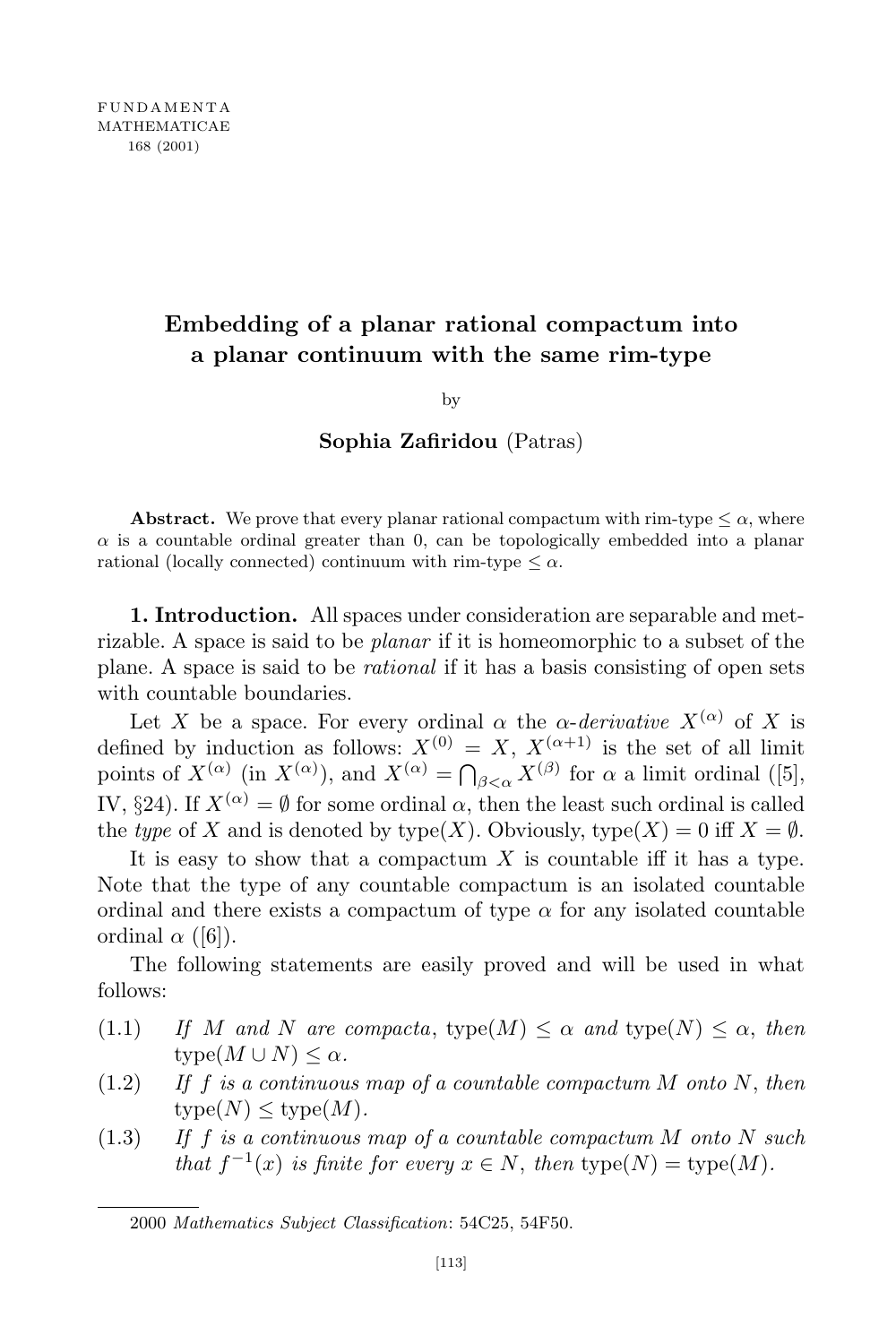By the *rim-type* of a rational compactum *X* is meant the least ordinal  $\alpha$  for which there exists a basis of *X* consisting of open sets whose boundaries are of type  $\leq \alpha$ . Obviously the rim-type of any rational compactum is a countable ordinal. From now on,  $\alpha$  denotes a countable ordinal greater than 0. Clearly rim-type( $X$ ) = 0 iff  $X$  is zero-dimensional.

We quote the following results concerning embeddings of a rational compactum into a rational continuum:

(a) For every countable ordinal  $\alpha$  there exists a planar rational (locally connected) continuum with rim-type  $\lt \alpha + 1$  containing topologically any planar rational compactum with rim-type  $\leq \alpha$  ([7]).

(b) Every rational compactum (not necessarily planar) with rim-type  $\leq \alpha$  is contained topologically in a rational continuum with rim-type  $\leq \alpha$  $([2])$ , Theorem 3).

In this paper we prove that every planar rational compactum with rimtype  $\leq \alpha$  can be topologically embedded into a planar rational (locally connected) continuum with rim-type  $\leq \alpha$ .

**2. Definitions and notations.** Let  $E^2$  be the plane with a system  $Oxy$ of orthogonal coordinates. By a *disk* we mean a subset of *E*<sup>2</sup> homeomorphic to  $\{(x, y) \mid x^2 + y^2 \le 1\}$ . An *arc* is a subset *A* of  $E^2$  for which there exists a homeomorphism *h* of the segment  $I \equiv [0, 1]$  onto *A*. The points  $h(0)$  and *h*(1) are the *endpoints* of *A*.

By  $L_n$ ,  $n = 1, 2, \ldots$ , we denote the set of all ordered *n*-tuples  $i_1 \ldots i_n$ , where  $i_t = 0$  or  $i_t = 1$ , for every  $t = 1, ..., n$ . We set  $L_0 = \{\emptyset\}$ . For  $\bar{i} = i_1 \dots i_n \in L_n$ ,  $n \geq 1$ , we set  $\bar{i}0 = i_1 \dots i_n 0$  and  $\bar{i}1 = i_1 \dots i_n 1$ . For  $\overline{i} = \emptyset \in L_0$  we define  $\overline{i}0 = 0$  and  $\overline{i}1 = 1$ .

By  $I_{\overline{i}}$ , where  $\overline{i} = i_1 \dots i_n \in L_n$ ,  $n \geq 1$ , we denote the set of all points of *I* for which the *t*th digit of the dyadic expansion,  $t = 1, \ldots, n$ , is  $i_t$ . For  $\overline{i} = \emptyset \in L_0$  we set  $I_{\overline{i}} = I_{\emptyset} = I$ . We denote by  $m(\overline{i})$  the midpoint of  $I_{\overline{i}}$ .

Let  $W_n = \{I_{\overline{i}} \times I_{\overline{j}} \mid \overline{i}, \overline{j} \in L_n\}, n = 0, 1, ...$  Obviously for every  $n =$  $0, 1, \ldots$  the family  $\mathcal{W}_n$  is a finite closed covering of  $I^2$  by disks. We set  $Bd(\mathcal{W}_n) = \bigcup \{ Bd(F) \mid F \in \mathcal{W}_n \}$ . Obviously,  $Bd(\mathcal{W}_n) \subseteq Bd(\mathcal{W}_{n+1})$ . Note that

$$
\text{Bd}(\mathcal{W}_{n+1}) \setminus \text{Bd}(\mathcal{W}_n) = \bigcup_{\overline{i}, \overline{j} \in L_n} ((I_{\overline{i}} \times \{m(\overline{j})\}) \cup (\{m(\overline{j})\} \times I_{\overline{i}})).
$$

By  $\pi_1$  and  $\pi_2$  we denote the first and the second projection, respectively, of  $I^2$  onto *I*. We set

$$
\mathcal{V} = \{ (m/2^n, k/2^n) \in I^2 \mid n, m, k = 0, 1, \ldots \}.
$$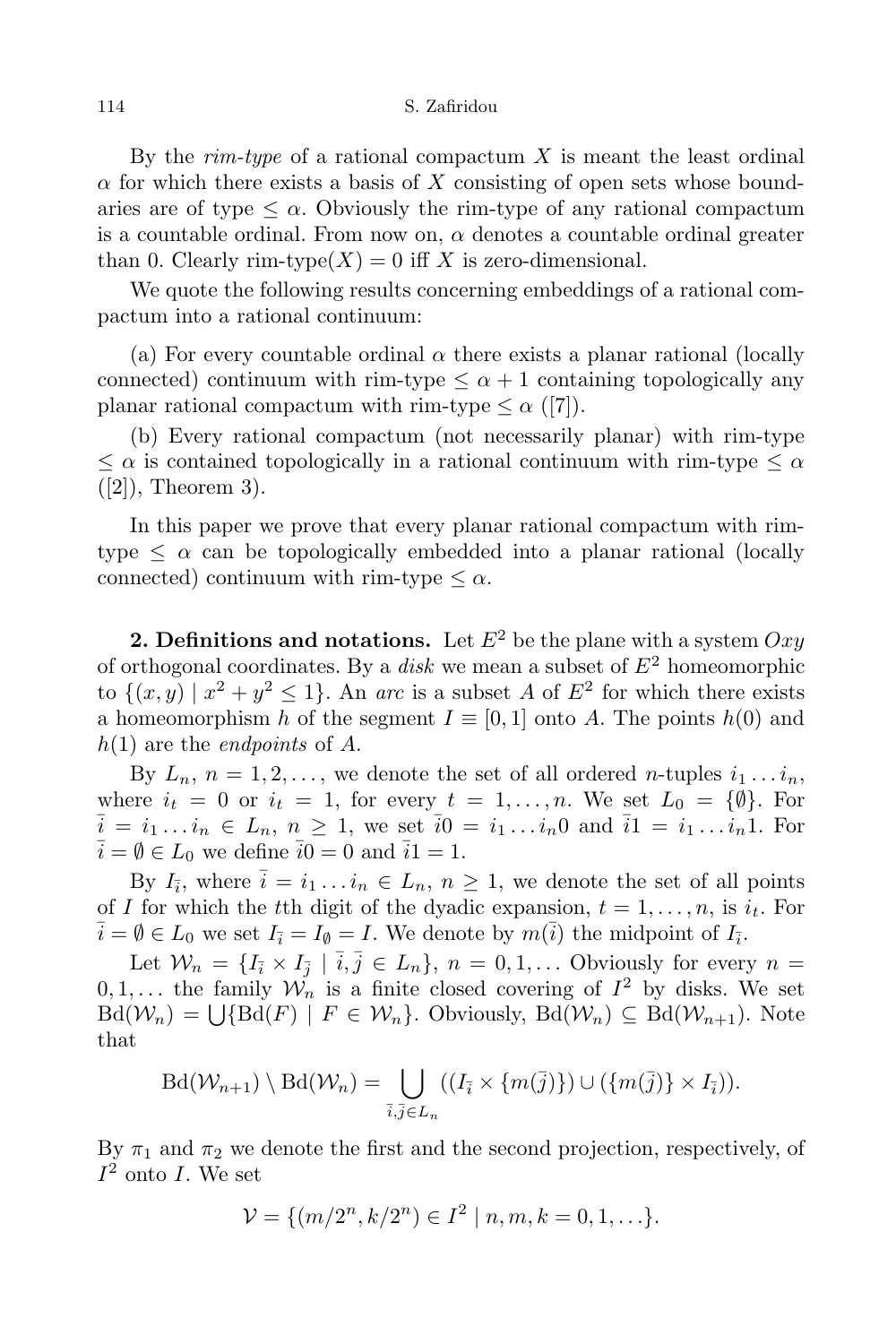Let *C* be the Cantor ternary set and *C*(1) be the set of all points of *C* which are the endpoints of the components of  $[0, 1] \setminus C$ .

For  $\overline{i} = i_1 \dots i_n \in L_n$ ,  $n \geq 1$ , we denote by  $C_{\overline{i}}$  the set of all points of *C* for which the *t*th digit of their ternary expansion,  $t = 1, \ldots, n$ , is 0 if  $i_t = 0$ , and 2 if  $i_t = 1$ . For  $\overline{i} = \emptyset \in L_0$  we set  $C_{\overline{i}} = C_{\emptyset} = C$ . Also we write  $a(\overline{i}) = \max\{x \mid x \in C_{\overline{i}0}\}\$ and  $b(\overline{i}) = \min\{x \mid x \in C_{\overline{i}1}\}\$ for every  $\overline{i} \in \bigcup_{n=0}^{\infty} L_n$ .

For every  $c \in C$  and  $n = 0, 1, \ldots$  we denote by  $\overline{i}(c, n)$  the unique  $\overline{i} \in L_n$ such that  $c \in C_{\bar{i}}$ . Obviously,  $\{c\} = \bigcap_{n=0}^{\infty} C_{\bar{i}(c,n)}$ .

**3.** LEMMA. Let D be a disk in the plane,  $a, b \in \text{Bd}(D)$ ,  $a \neq b$ , and  $X \subseteq D \setminus \{a, b\}$  *be a rational compactum with* rim-type( $X \leq \alpha$ *. Then there exists* an  $\text{arc } A \subseteq D$  *with endpoints*  $a, b$  *such that*  $\text{type}(A \cap X) \leq \alpha$ .

*Proof.* Let  $A_1$  and  $A_2$  be the arcs of *D* with endpoints  $a, b$  such that  $A_1 \cup A_2 = \text{Bd}(D)$ . It is clear that  $X \cap A_1$  and  $X \cap A_2$  are closed disjoint subsets of  $X \cap D$ . Since rim-type $(X \cap D) \leq \alpha$ , there exists a closed subset *F* of  $X \cap D$  such that type( $F$ )  $\leq \alpha$  and  $F$  separates the sets  $X \cap A_1$  and  $X \cap A_2$  in  $X \cap D$  ([3], Theorem 6).

The rest of the proof which provides an arc  $A \subseteq D$  with endpoints  $a, b$ such that  $A \cap X \subseteq F$  is the same as the corresponding part of the proof of Lemma  $5$  in  $|1|$ .

**4.** LEMMA. For every planar rational compactum X with rim-type(X)  $\leq$   $\alpha$  *there exists a homeomorphism h of X onto a subset of*  $I^2$  *such that*:

- $(h)$   $h(X) \subseteq \text{Int}(I^2),$
- (2h) *h*(*X*) *∩ V* = *∅*,
- $(3h) \text{ type}(h(X) \cap \text{Bd}(\mathcal{W}_n)) \leq \alpha$  *for every*  $n = 1, 2, \ldots$

*Proof.* Let *X* be a planar rational compactum with rim-type( $X$ )  $\leq \alpha$ . We set

$$
Q_{\Delta} = \{m/2^{n} \in I \setminus \{0, 1\} \mid m, n = 0, 1, \ldots\},
$$
  

$$
Q_{T} = \{m/3^{n} \in I \mid m, n = 0, 1, \ldots\}.
$$

Observe that  $x \in \text{Int}(I^2) \cap \bigcup_{n=0}^{\infty} \text{Bd}(\mathcal{W}_n)$  iff either  $\pi_1(x) \in Q_{\Delta}$  or  $\pi_2(x) \in$  $Q_{\Delta}$ , and  $x \in \text{Int}(I^2) \cap \mathcal{V}$  iff  $\pi_1(x), \pi_2(x) \in Q_{\Delta}$ .

Let  $Y = I^2 \setminus (((I \setminus Q_T) \times Q_\Delta) \cup (Q_\Delta \times (I \setminus Q_T))).$ 

It is proved in [1] that *Y* is a rational containing space for the family of all planar rational compacta. Since *X* is a planar rational compactum, there exists a homeomorphism *h* of *X* onto a subspace of *Y* . Moreover, in [1] the above homeomorphism is constructed in such a manner that condition (1h) is satisfied. Since  $Y \cap \text{Int}(I^2) \cap \mathcal{V} = \emptyset$ , condition (2h) holds.

Since  $Y \cap Bd(\mathcal{W}_n)$  is countable for every  $n = 1, 2, \ldots$ , it follows that  $h(X) \cap \text{Bd}(\mathcal{W}_n)$  is countable for every  $n = 1, 2, \ldots$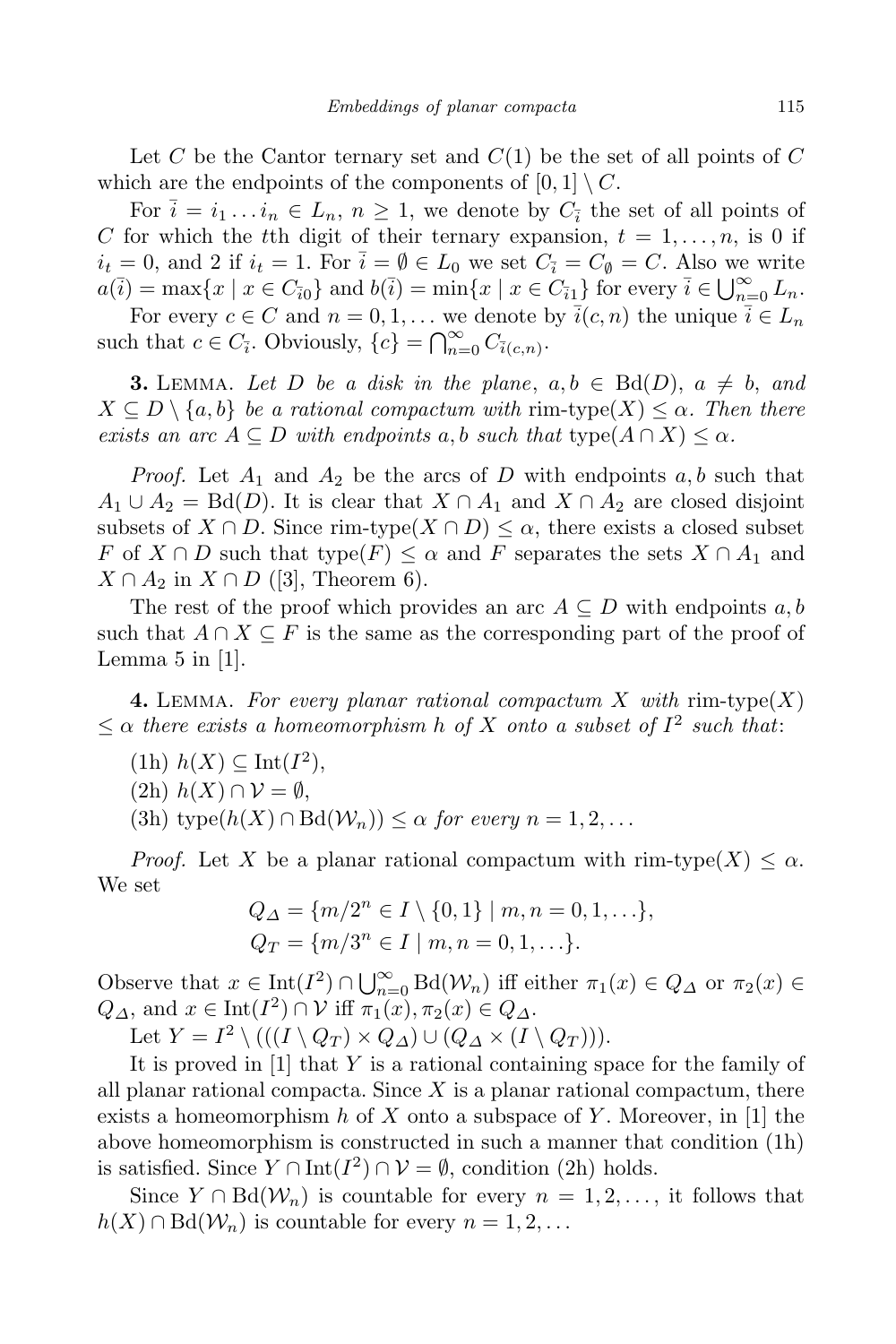It remains to prove that *h* satisfies condition (3h). To do that, we slightly modify the construction of *h* in [1] applying Lemma 3 of the present paper instead of Lemma 5 of [1].

**5.** THEOREM. *Every planar rational compactum X with*  $\text{rim-type}(X)$ *≤ α can be homeomorphically embedded into a planar rational locally connected continuum D with* rim-type $(D) \leq \alpha$ *.* 

*Proof.* Let *X* be a planar rational compactum with rim-type( $X$ )  $\lt \alpha$ . By Lemma 4 we can assume that:

- (i) *X ⊆* Int(*I* 2 ),
- $(iii)$  *X* ∩  $V = ∅$ .

(iii) type $(X \cap \text{Bd}(\mathcal{W}_n)) \leq \alpha$  for every  $n = 1, 2, \ldots$ 

We define a map *f* of  $C^2$  onto  $I^2$  as follows: if  $c = (c_1, c_2) \in C^2$  and  ${c}$  =  $\bigcap_{n=0}^{\infty}$  ( $C_{\bar{i}(c_1,n)} \times C_{\bar{i}(c_2,n)}$ ) then  $f(c) = \bigcap_{n=0}^{\infty} (I_{\bar{i}(c_1,n)} \times I_{\bar{i}(c_2,n)})$ . It is easily seen that *f* has the following properties:

(1f)  $f(C_{\bar{i}} \times C_{\bar{j}}) = I_{\bar{i}} \times I_{\bar{j}}$  for all  $\bar{i}, \bar{j} \in L_n$ ,  $n = 0, 1, ...,$ 

(2f)  $f^{-1}(x)$  is a singleton iff neither  $\pi_1(x)$  nor  $\pi_2(x)$  is in  $Q_{\Delta}$ ,

(3f)  $f^{-1}(x)$  consists of two points iff exactly one of  $\pi_1(x)$  and  $\pi_2(x)$  is in *Q∆*,

(4f)  $f^{-1}(x)$  consists of four points iff  $\pi_1(x), \pi_2(x) \in Q_\Delta$ ,

 $(5f)$  *f* is a continuous map.

Let  $x \in X$ . Since  $X \subseteq \text{Int}(I^2) \setminus \mathcal{V}$ , it follows that either  $\pi_1(x) \notin Q_{\Delta}$ or  $\pi_2(x) \notin Q_\Delta$ . From (2f) and (3f) we conclude that  $f^{-1}(x)$  consists of at most two points. In particular,  $f^{-1}(x)$  is a singleton iff  $x \notin \bigcup_{n=0}^{\infty} \text{Bd}(\mathcal{W}_n)$ , and  $f^{-1}(x)$  is a two-element subset of  $C^2$  iff  $x \in \bigcup_{n=0}^{\infty} \text{Bd}(\mathcal{W}_n)$ .

It is easy to verify that

$$
\mathrm{Int}(I^2)\cap\bigcup_{n=0}^{\infty}\mathrm{Bd}(\mathcal{W}_n)=\bigcup_{n=0}^{\infty}\bigcup_{\overline{i},\overline{j}\in L_n}((I_{\overline{i}}\times\{m(\overline{j})\})\cup(\{m(\overline{j})\}\times I_{\overline{i}})).
$$

Thus  $X \cap \bigcup_{n=0}^{\infty} \text{Bd}(\mathcal{W}_n)$  is the union of the sets of the form  $X \cap (I_{\bar{i}} \times \{m(\bar{j})\})$ and  $X \cap (\{m(\bar{j})\} \times I_{\bar{i}}),$  where  $\bar{i}, \bar{j} \in L_n, n = 0, 1, ...$ 

Let  $\overline{i}, \overline{j} \in L_n$ ,  $n = 0, 1, \ldots$  From the definition of  $f$  it follows that if  $x \in$  $(I_{\overline{i}} \times \{m(\overline{j})\}) \setminus \mathcal{V}$ , then  $f^{-1}(x) = \{c_1, c_2\}$ , where  $\pi_1(c_1) = \pi_1(c_2) \in C_{\overline{i}} \setminus C(1)$ and  $\{\pi_2(c_1), \pi_2(c_2)\} = \{a(\bar{j}), b(\bar{j})\}.$ 

Therefore  $f^{-1}((I_{\overline{i}} \times \{m(\overline{j})\}) \setminus \mathcal{V}) = (C_{\overline{i}} \setminus C(1)) \times \{a(\overline{j}), b(\overline{j})\}$ . Similarly, *f*<sup>-1</sup>(({ $m(\overline{j})$ } × *I*<sub>i</sub><sup>}</sup>)  $\setminus \mathcal{V}$ ) = { $a(\overline{j})$ ,  $b(\overline{j})$ } × ( $C_{\overline{i}} \setminus C(1)$ ).

Since  $X \cap (I_{\bar{i}} \times \{m(\bar{j})\})$  and  $X \cap (\{m(\bar{j})\} \times I_{\bar{i}})$  are subsets of Bd( $\mathcal{W}_{n+1}$ ), from the property (iii) of *X* it follows that  $type(X \cap (I_{\bar{i}} \times \{m(\bar{j})\})) \leq \alpha$  and  $\textrm{type}(X \cap (\{m(\overline{j})\} \times I_{\overline{i}})) \leq \alpha.$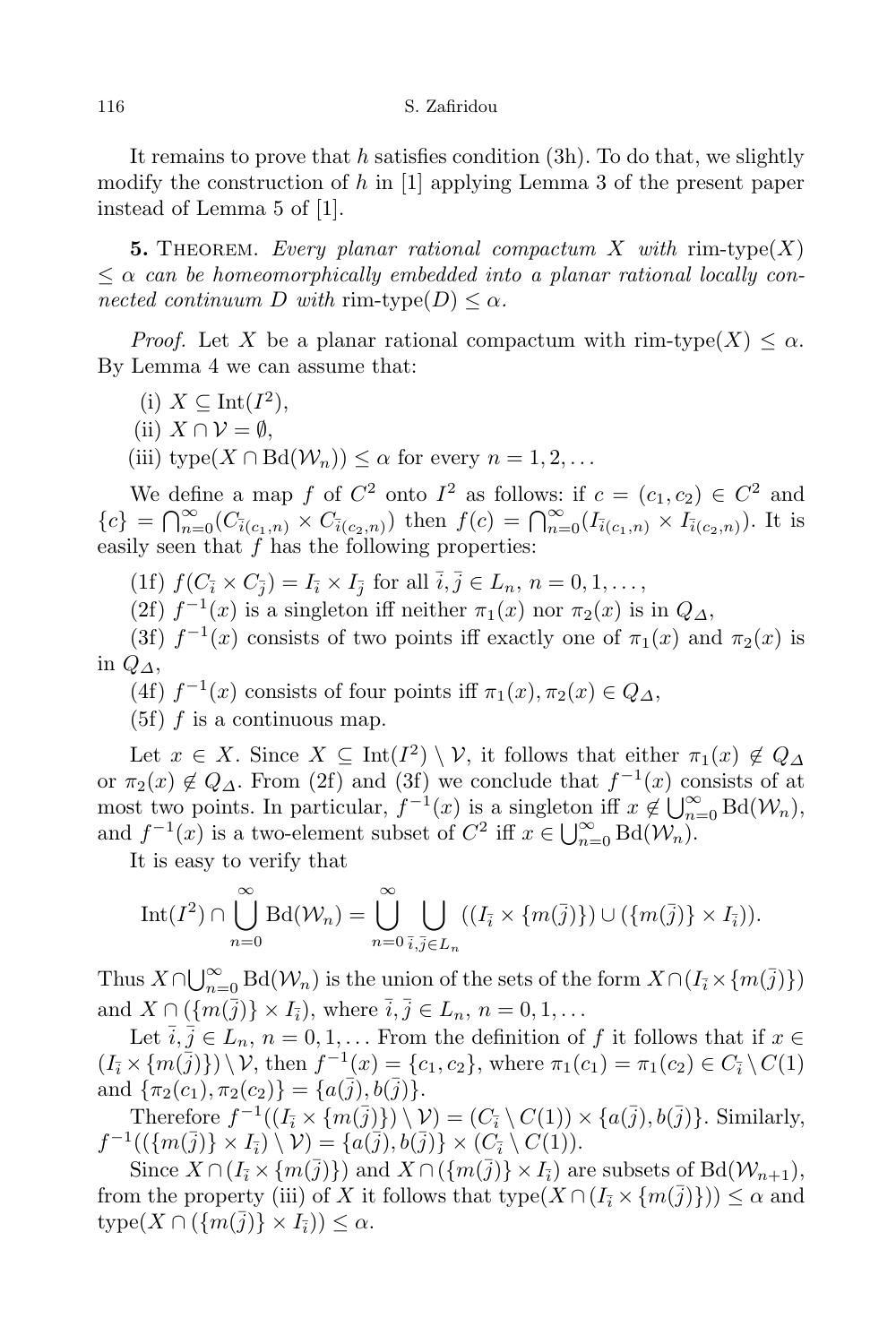Let  $\overline{i} \in L_n$ ,  $n = 0, 1, \ldots$  We set

$$
P_{\bar{i}}^X = \bigcup_{\bar{j} \in L_n} (\pi_1(f^{-1}(X \cap (I_{\bar{i}} \times \{m(\bar{j})\}))) \cup \pi_2(f^{-1}(X \cap (\{m(\bar{j})\} \times I_{\bar{i}}))))
$$

where  $\pi_1$  (resp.  $\pi_2$ ) is the projection of  $C^2$  onto the first (resp. second) coordinate.

Since  $X \cap \mathcal{V} = \emptyset$ , we have  $P_i^X \subseteq C_i \setminus C(1)$ . From  $(1.1)$ – $(1.3)$  it follows that  $\text{type}(P_i^X) \leq \alpha$ . Since  $\alpha > 0$ , there exists a compact subset  $P_i$  of  $C_i \setminus C(1)$ such that

- $\left(i\right) P_{\overline{i}}^X \subseteq P_{\overline{i}}$
- $(i)$  type $(P_i)$  = type $(P_i^X)$  (therefore type $(P_i) \leq \alpha$ ),
- $(iii)$   $P_{\overline{i}} \cap C_{\overline{i}0} \neq \emptyset$  and  $P_{\overline{i}} \cap C_{\overline{i}1} \neq \emptyset$ .

For every  $\bar{i}, \bar{j} \in L_n$ ,  $n = 0, 1, \ldots$ , we define a collection  $D(\bar{i}, \bar{j})$  of twoelement subsets of  $C^2$  as follows:  $\{c_1, c_2\} \in D(\overline{i}, \overline{j})$  iff either  $\pi_1(c_1)$  =  $\pi_1(c_2) \in P_{\tilde{i}}$  and  $\{\pi_2(c_1), \pi_2(c_2)\} = \{a(\overline{j}), b(\overline{j})\}$  or  $\pi_2(c_1) = \pi_2(c_2) \in P_{\tilde{i}}$  $\text{and } \{\pi_1(c_1), \pi_1(c_2)\} = \{a(\overline{i}), b(\overline{i})\}.$ 

We set  $D(1) = \bigcup_{n=0}^{\infty} {D(\bar{i}, \bar{j}) \mid \bar{i}, \bar{j} \in L_n}.$ 

Let *D* be the partition of  $C^2$  consisting of all elements of  $D(1)$  and all singletons  $\{c\}$ , where  $c \in C^2$  and  $c \notin \bigcup \{d \mid d \in D(1)\}$ . It has been proved  $([4], \text{ Lemma 4})$  that *D* is an upper semicontinuous partition of  $C^2$  and that the corresponding quotient space  $D$  is a planar locally connected continuum with rim-type $(D) \leq \alpha$ .

Let  $p: C^2 \to D$  be the quotient mapping. Since the set  $f(p^{-1}(d))$  is a singleton for every  $d \in D$ , we can define a mapping  $g : D \to I^2$  by letting  $g(d) = f(p^{-1}(d))$  for  $d \in D$ . The mapping *g* is continuous since the composition  $f = g \circ p$  is continuous and p is a quotient map. It is easy to see that  $g|_{g^{-1}(X)} : g^{-1}(X) \to X$  is one-to-one, hence  $g^{-1}(X)$  is homeomorphic to *X*. It follows that *X* embeds in *D*.

The proof of the theorem is complete.

### **References**

- [1] L. E. Feggos, S. D. Iliadis and S. S. Zafiridou, *Planar rational compacta*, Colloq. Math. 68 (1995), 49–54.
- [2] S. D. Iliadis, *On rim-type of spaces*, in: Topology (Leningrad, 1982), Lecture Notes in Math. 1060, Springer, New York, 1984, 45–54.
- [3] S. D. Iliadis and E. D. Tymchatyn, *Compactifications with minimum rim-types of rational spaces*, Houston J. Math 17 (1991), 311–323.
- [4] S. D. Iliadis and S. S. Zafiridou, *Planar rational compacta and universality*, Fund. Math. 141 (1992), 109–118.
- [5] K. Kuratowski, *Topology, Vol. I*, Pergamon Press, New York, 1966.